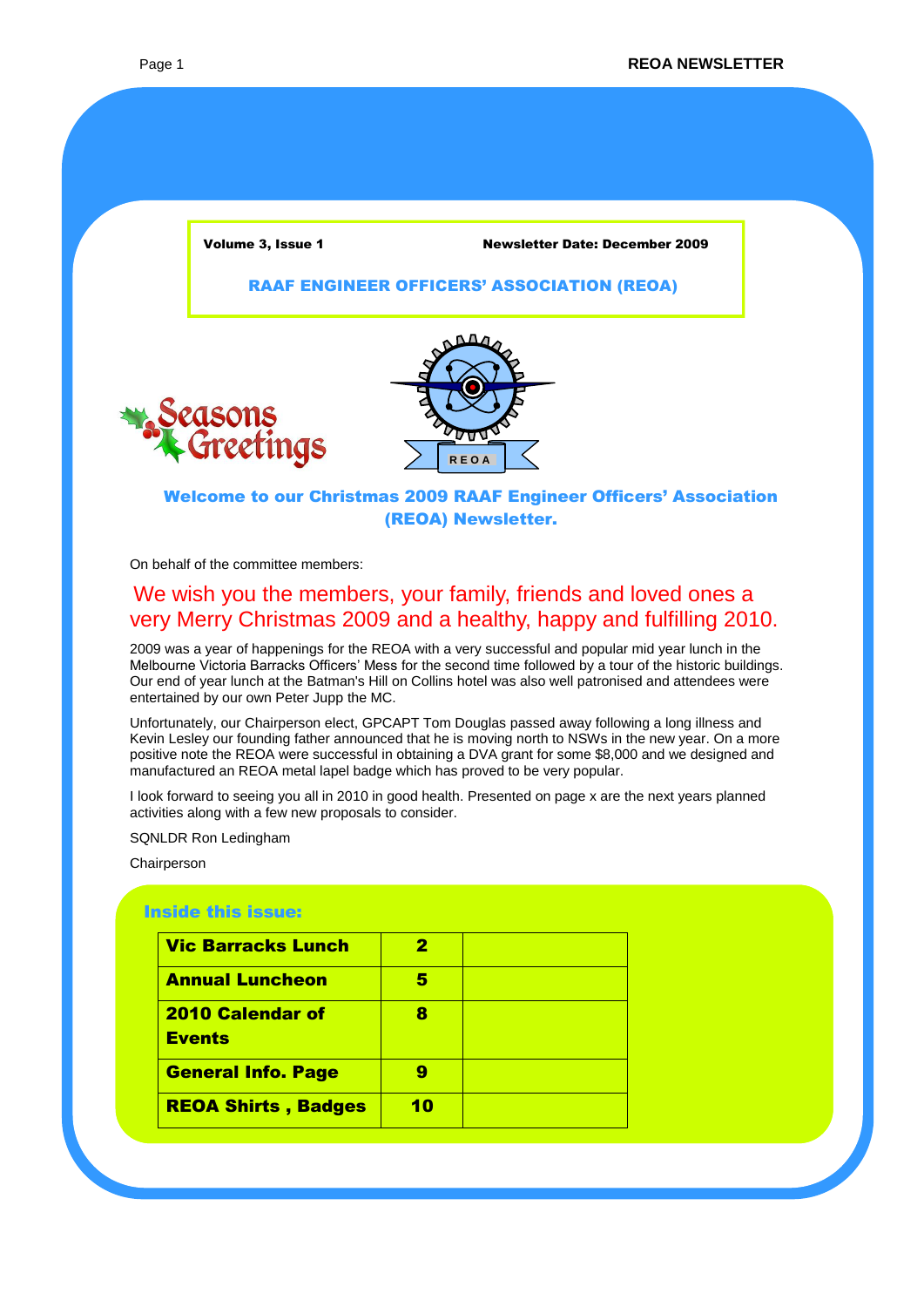Click on the link below for Christmas greetings-turn sound on.

<http://www.youtube.com/watch?v=1DfdED1SWX8>

# **REOA Members' Mid Year Lunch and Tour of the Victoria Barracks Complex-St Kilda Road Melbourne (The old HQSC).**

### **By Ron Ledingham**

**O**n Wednesday 17 June 2009, some 43 REOA members visited the Officers' Mess at Victoria Barracks in Melbourne, our second year of running this very popular luncheon. We exceeded the numbers limit for use of the main dining room, however, the mess management arranged for us to make use of the dedicated PMC room which, although being isolated from the main function dining room, allowed us to accommodate all those who wished to attend.

We were also graced with the company of guests John Geary and Helen McMurtry representing respectively the offices of the Federal Minister and local Minister for Veteran Affairs in recognition of the support in preparing and the subsequent approval of our recent grant .

Following lunch at the Officers' Mess, the group was split into small groups with a guide allocated to each group, who were escorted on a shortened formal tour of the Victoria Barracks complex including the old war rooms. Again this tour was very popular and well attended.

Lunch at the Victoria Barracks Officers' Mess provided a welcome opportunity to partake of good food and refreshments and bring back memories for a large number of us... And, even more importantly, to catch up with friendships which had developed over many years service in the RAAF.

All those who attended agreed that it was a great way for our members to refresh memories of their career in the RAAF and time spent in the Victoria Barracks complex and surrounds.

To the PMC of the Mess Colonel Nagy Sorial, the Officers' Mess Manager Joanne Bartholomeusz, and Transfield Services Australia, who catered and ran the lunch, and staff and the voluntary support guides, we express our thank you for the day.

By popular demand we look forward to another visit during 2010 conducted on similar lines.



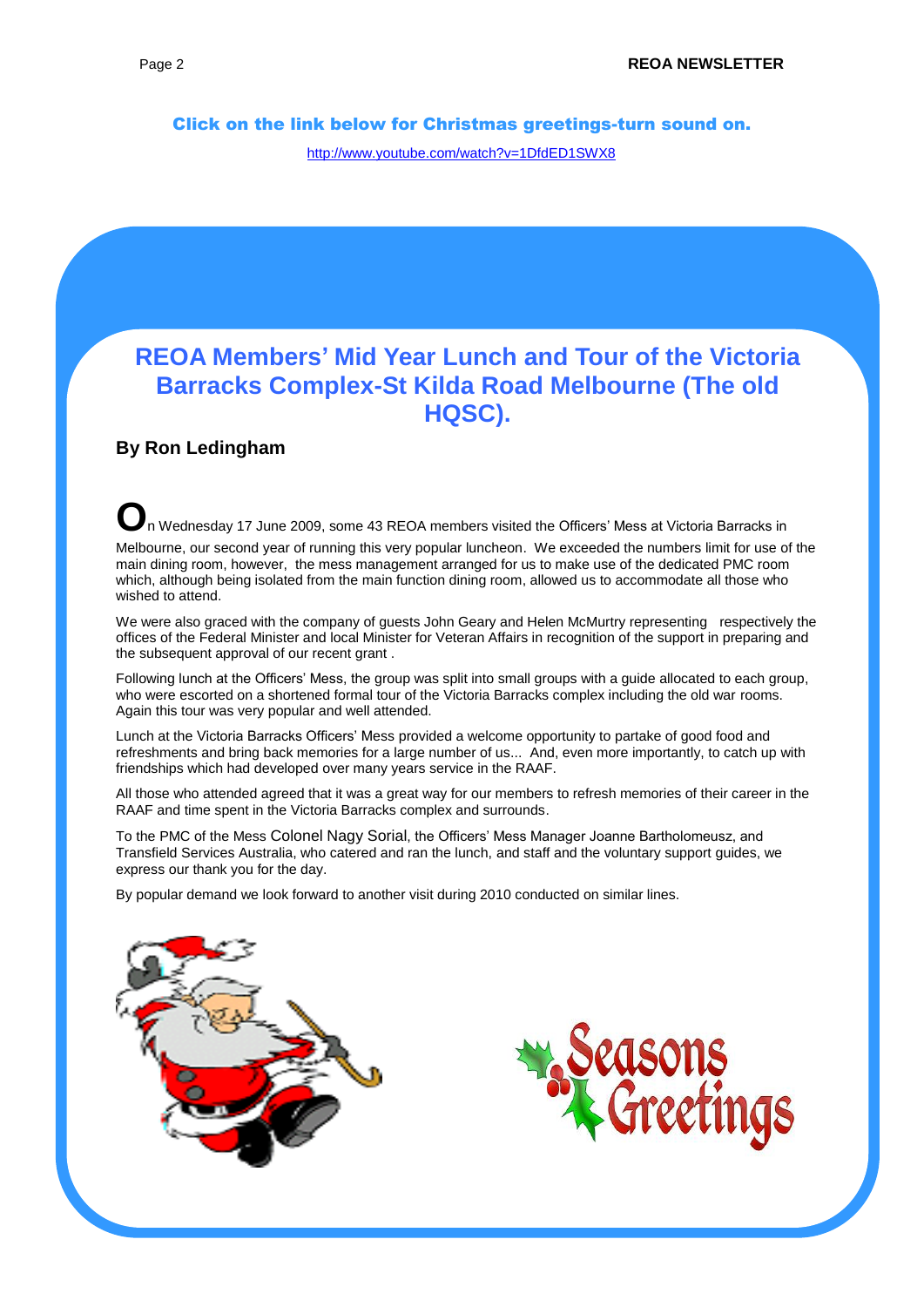**REOA Members' 2009 MidYear Lunch and Tour of the Victoria Barracks Complex**







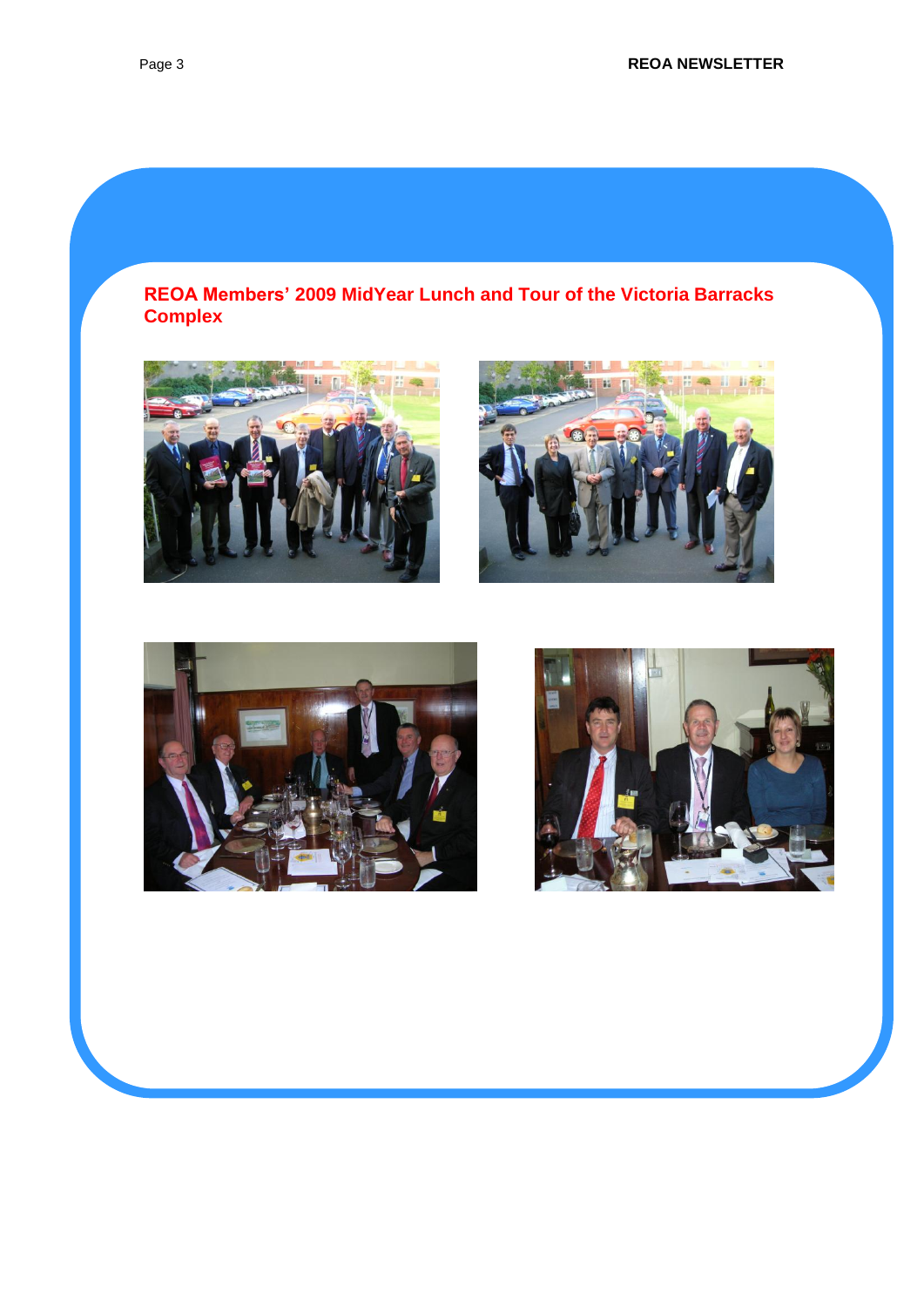

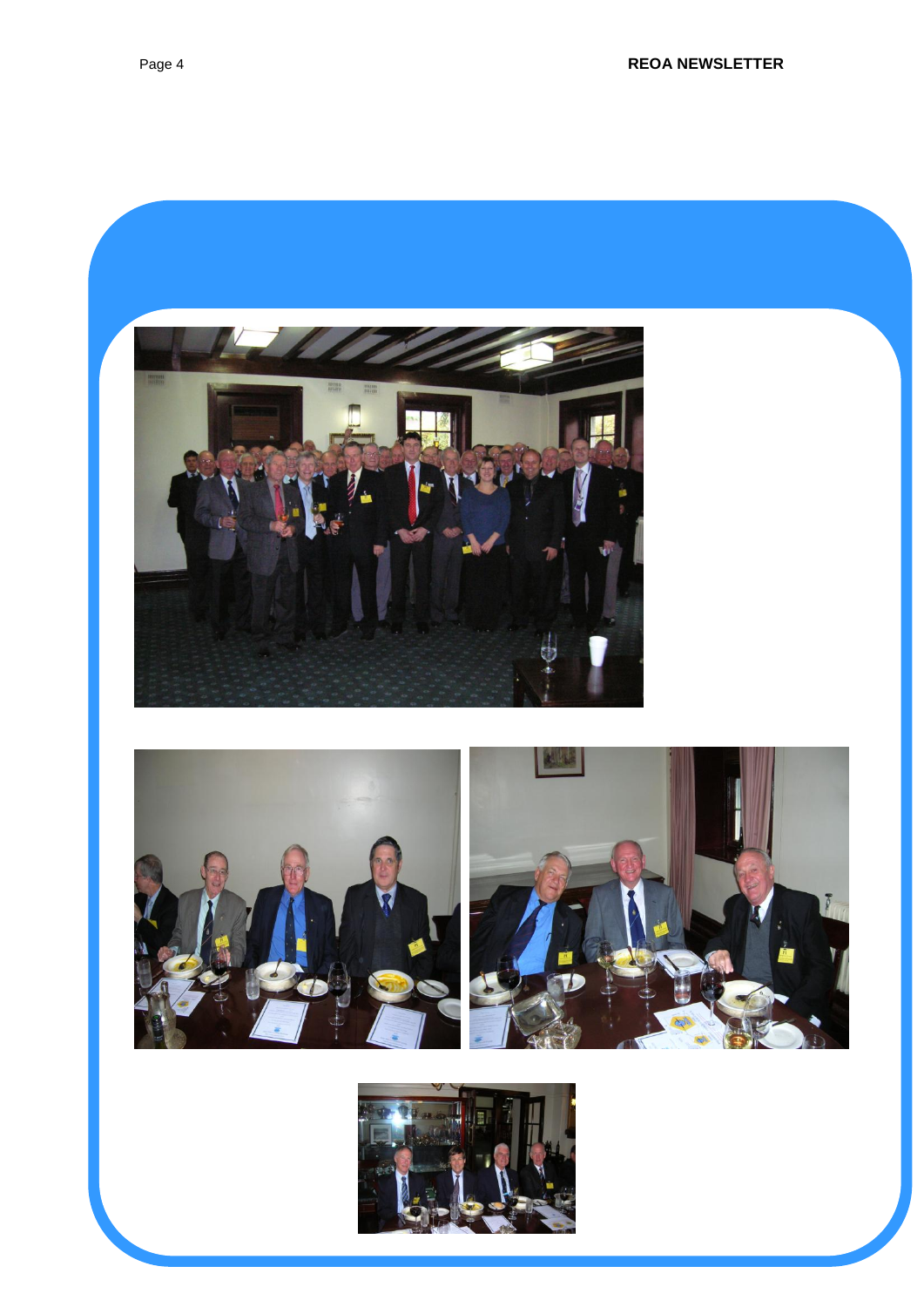# **Barracks Complex-continued REOA Members' Annual End of Year Lunch 5 th November 2009.**

nce again, this year we held our annual lunch on Oaks Day or Ladies Day in Melbourne Thursday 5<sup>th</sup>

November. Any concerns about this clash of events was quickly dispelled by several of our members who expressed delight at the increased pleasant attraction of the many well adorned ladies in Melbourne for this very popular racing carnival event plus our two lady guests, Janice Henry and Rosemary Robertson, who attended our luncheon.

For the second year in a row we held the event in the rooms of the Batman's Hill on Collins Melbourne which is where we conduct the regular Committee meetings. The facility is centrally placed being opposite the new look Spencer street railway station and is well serviced with transport links, amenities and services.

Peter Jupp volunteered to be our Master of Ceremonies for the event and our guest speaker was Gary Harwood from the CFA.

The overview on the CFA communications and events from the Victorian bush fires detailed by Gary Harwood was very well received and many questions followed demonstrating the raw emotions and great interest in the bush fire tragedies during 2009.

Many thanks to Gary and Peter.

Despite the **"Bartram backing group of one"** being a late withdrawal this year, Peter still managed to pull together the REOA choir for the ever popular "The Wild West Show". The entertainment consisted of rowdy singers Rick Toholka, Kevin Lesley, Laurie Lindsey and our MC Peter Jupp. As in past years Peter's melodious overtones and entertainment was well received by all.

The opportunity was also taken to recognise the recent senior appointment of one of our members, Colin Muir as a District Governor in Rotary-well done Colin and congratulations on your appointment.

Of significance to the REOA organisation and all members, Kevin Lesley formally announced that he and his wife Helen are pulling up stumps in Melbourne and moving permanently to sunnier surrounds in NSWs to be near family. Kevin was our founding father for the REOA and was formally recognised on the day as well as being presented with some REOA mementos.

We wish Kevin and his family the very best of health and a long and rewarding time in NSWs with the expectation of seeing an "REOA northern chapter" in the near future ?

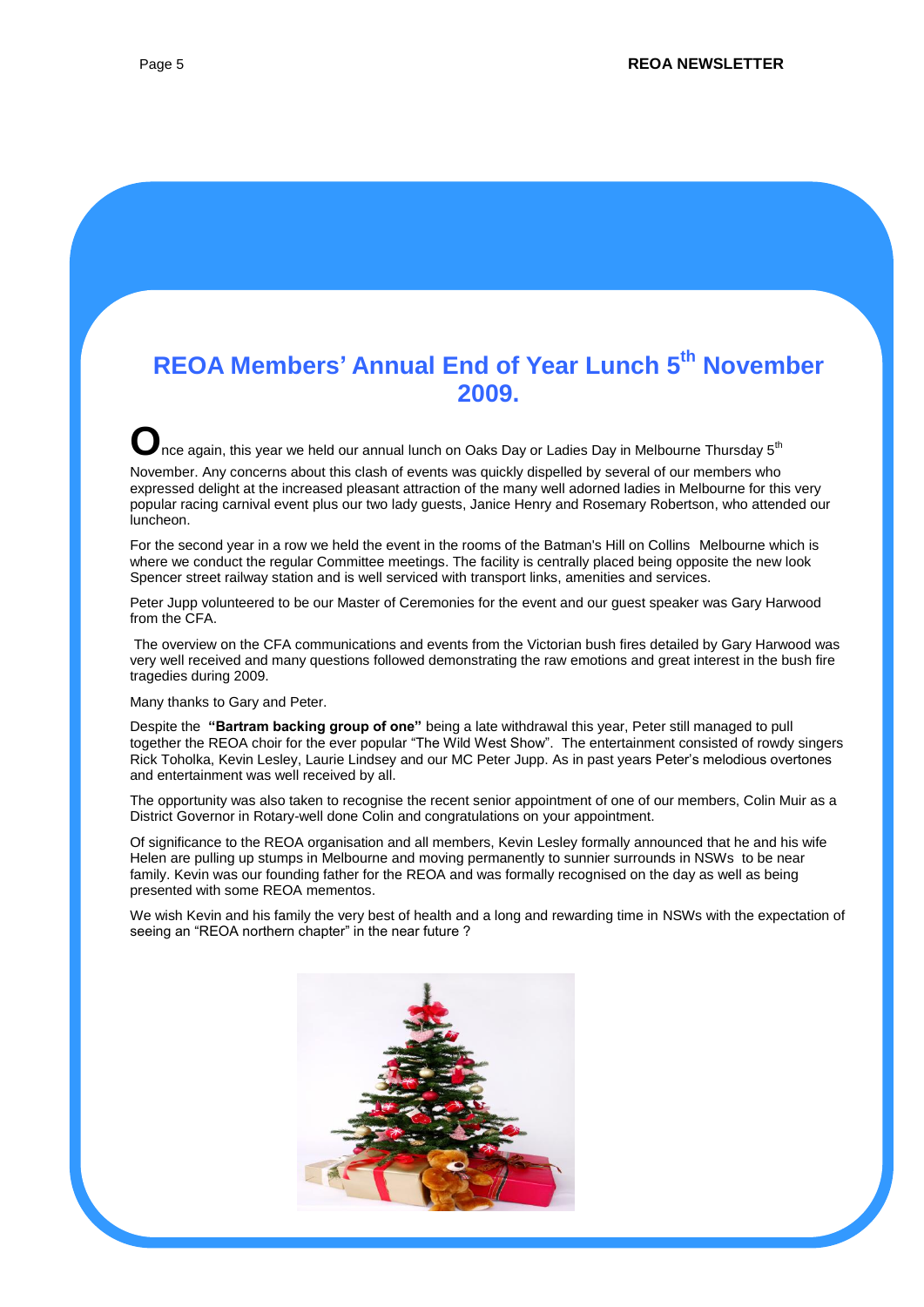

**Our MC Peter Jupp leading the "REOA choir" in merry song much to the delight of all.**

**Our MC Peter Jupp orchestrating the day.**



**Our two lady guests Janice Henry and Rosemary Robertson much to the delight of the members.**

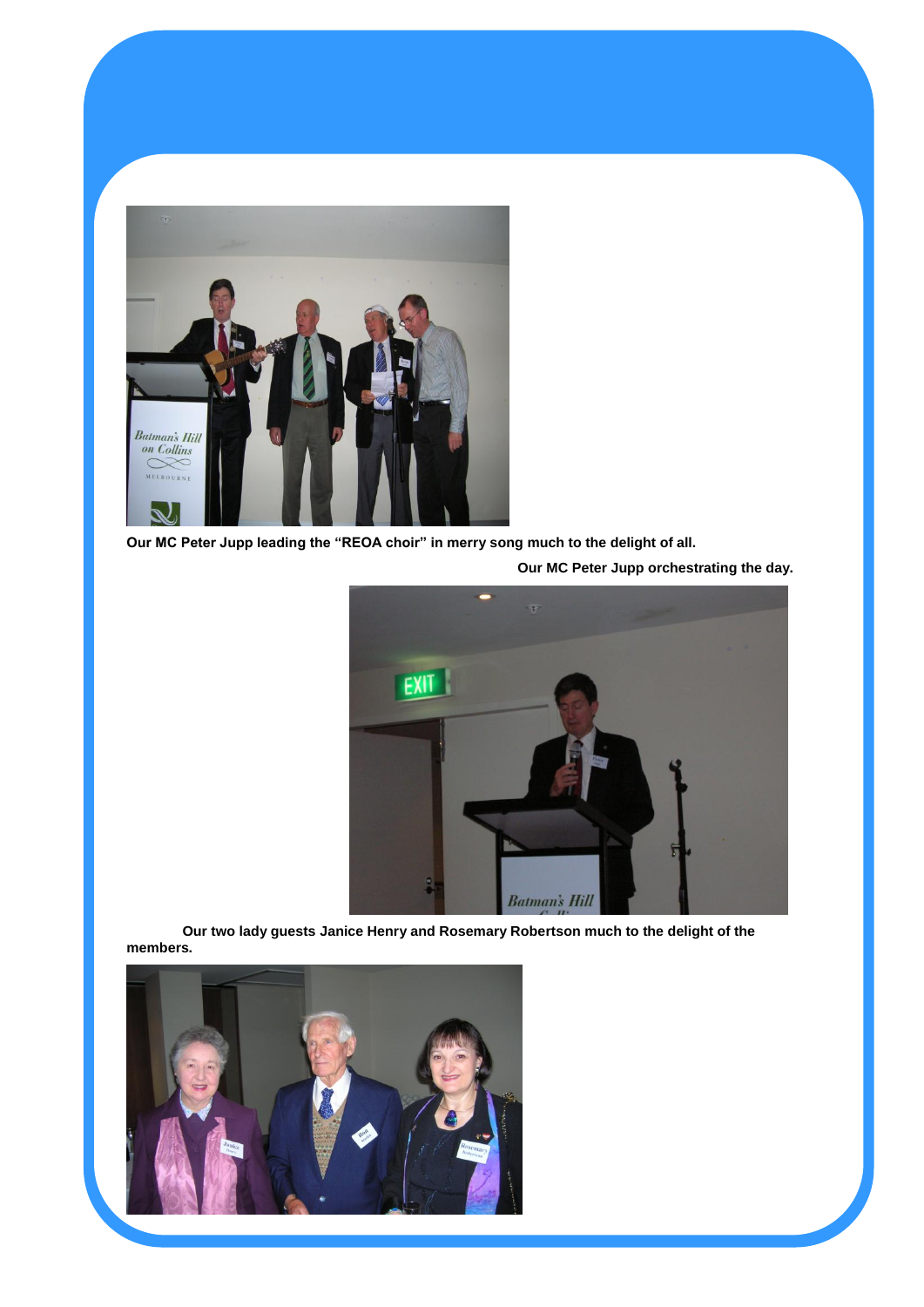

Members enjoying the companionship and meal at the Batman's Hill on Collins Melbourne.





Our founding father Kevin Lesley (right) with MC Peter Jupp (left) following the announcement of his permanent move north to settle in NSWs closer to family.

**Note:** A free CD containing a number of photographs taken during all of the REOA functions during 2009 will be produced and made available to members. If you would like a copy of the CD please contact myself on Mobile: 0409 420 458 and/or rledingh@bigpond.net.au.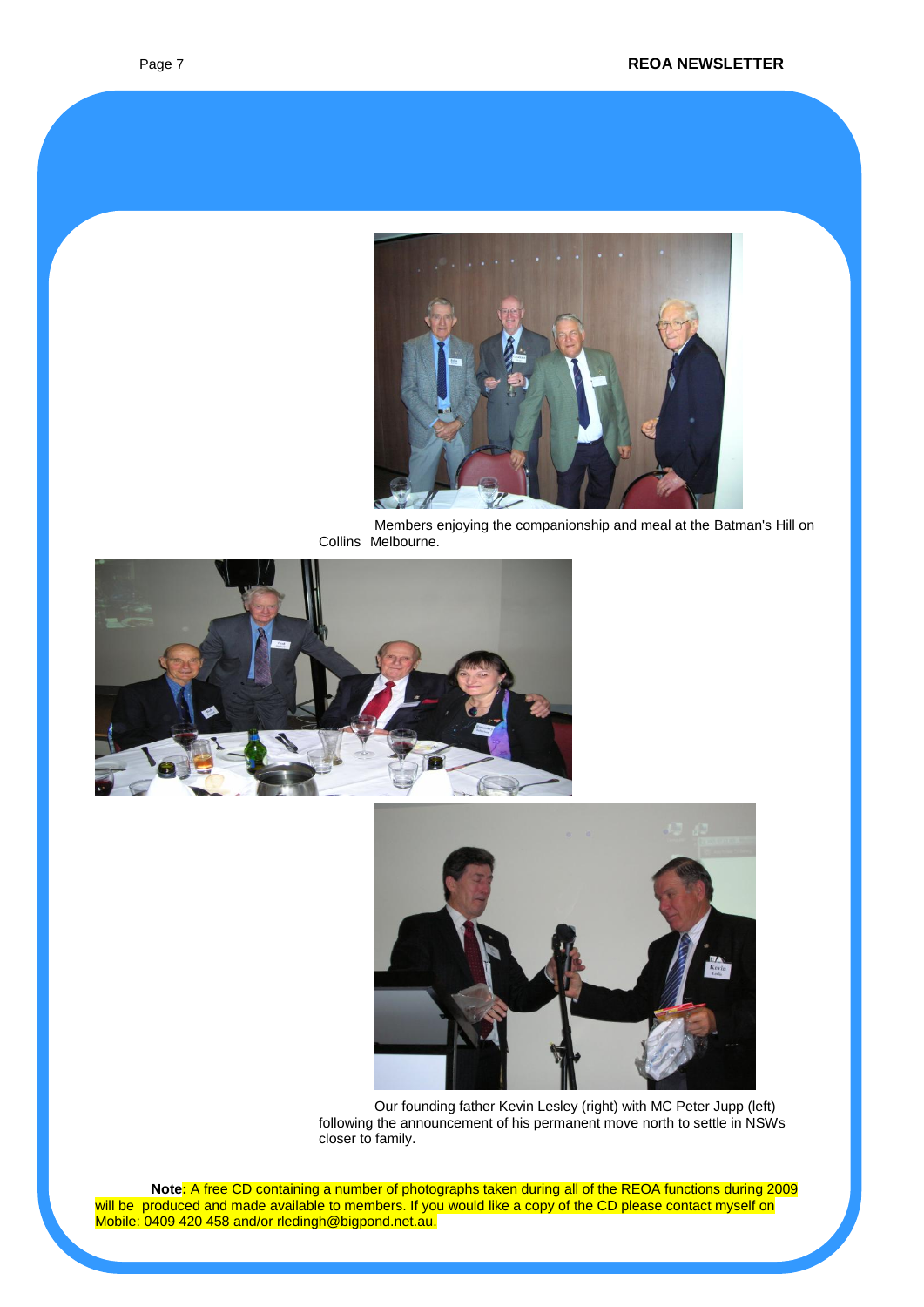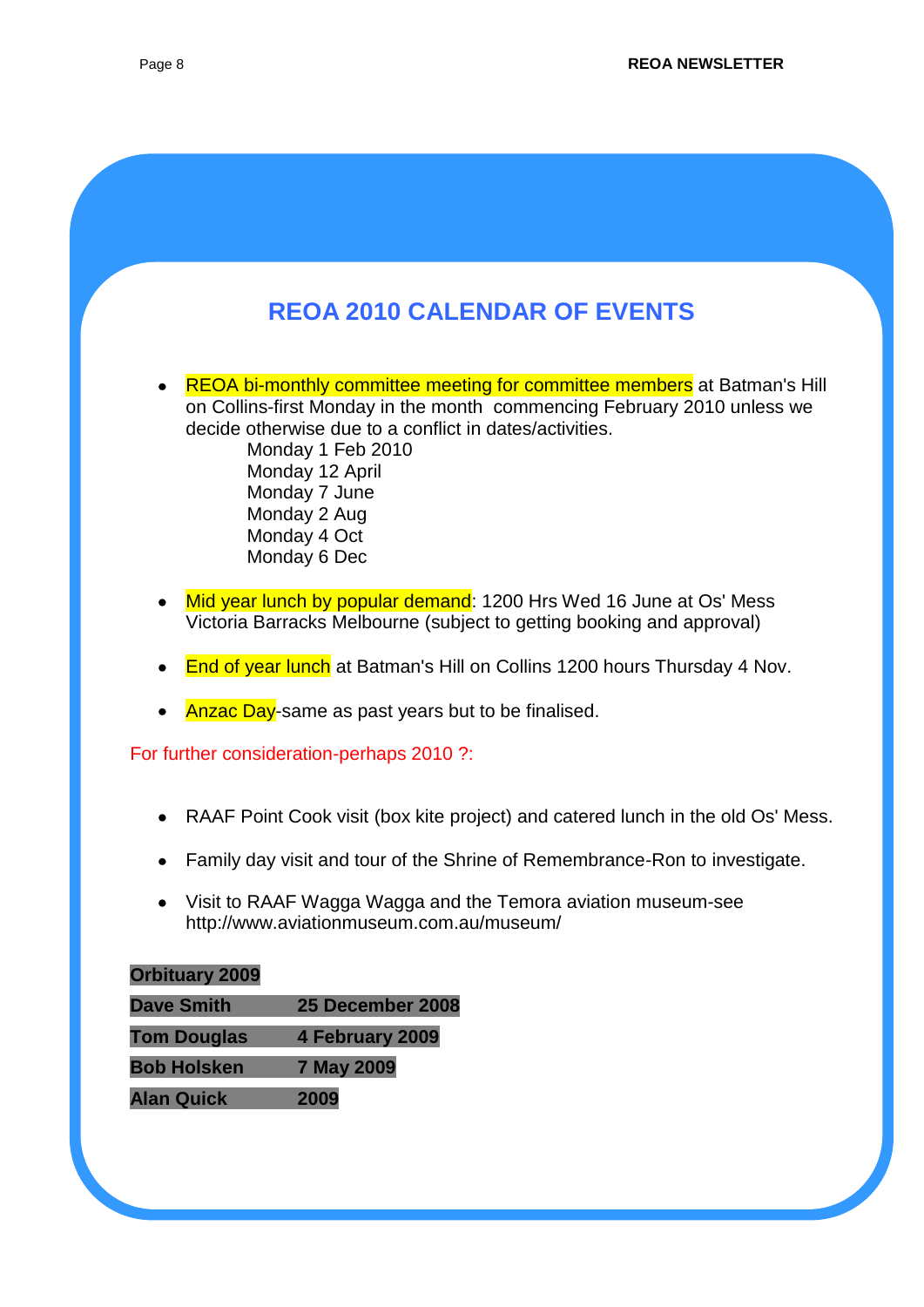# **REOA Membership-General Information Page**

All,

1. **Renewal of Contact Details:** You would be aware that the REOA runs a communication email service voluntarily run by Noel Hadfield.

Included in the data base of REOA membership contacts are a number of current RAAF serving members whose e-mail account is "@defence.com.au". Whilst you remain in the RAAF our e-mail communications will always find you. However, when you retire for the RAAF we have no easy way of knowing your private e-mail account details unless we are advised accordingly.

We are obviously keen to stay in touch will all of our membership as well as encouraging new and current serving RAAF members. If you have a change in your contact details could you please convey this to Noel or one of the current REOA membership and/or committee members so we do not lose touch with you. If you wish to be removed from the REOA data base, likewise we would appreciate if you could inform of this so we can arrange it for you.

2. **Reminder About Looking After Your Health.** (Repeat from earlier edition of the REOA Newsletter) The Department of Veterans' Affairs is also ready to help any ex-service member who has been diagnosed with cancer with the costs of medical treatment. The process of gaining DVA financial assistance is simply; you only need to establish Defence Service and have an oncologist provide a letter to DVA confirming the cancer. You do not need to establish any causal link between the cancer and Service to gain DVA acceptance. For more information contact either a member of the REOA committee or RAAFA (Victorian Division).

The Cancer Council Victoria', go to [www.cancervic.org.au/FOBT](http://www.cancervic.org.au/FOBT) or ring 13 11 20 for more information.) You owe it to yourself, your family and friends to stay in good health.

3. **Feedback/Suggestions.** The REOA Committee is always keen to hear from members with suggestions on how we should arrange our annual events and what form they should be as well as on contacts for potential new members.

Feel free to contact Noel Hadfield (contact details on page 7) or any of the committee members at any time on any matter you may wish to discuss regarding the REOA and how we can do it better.